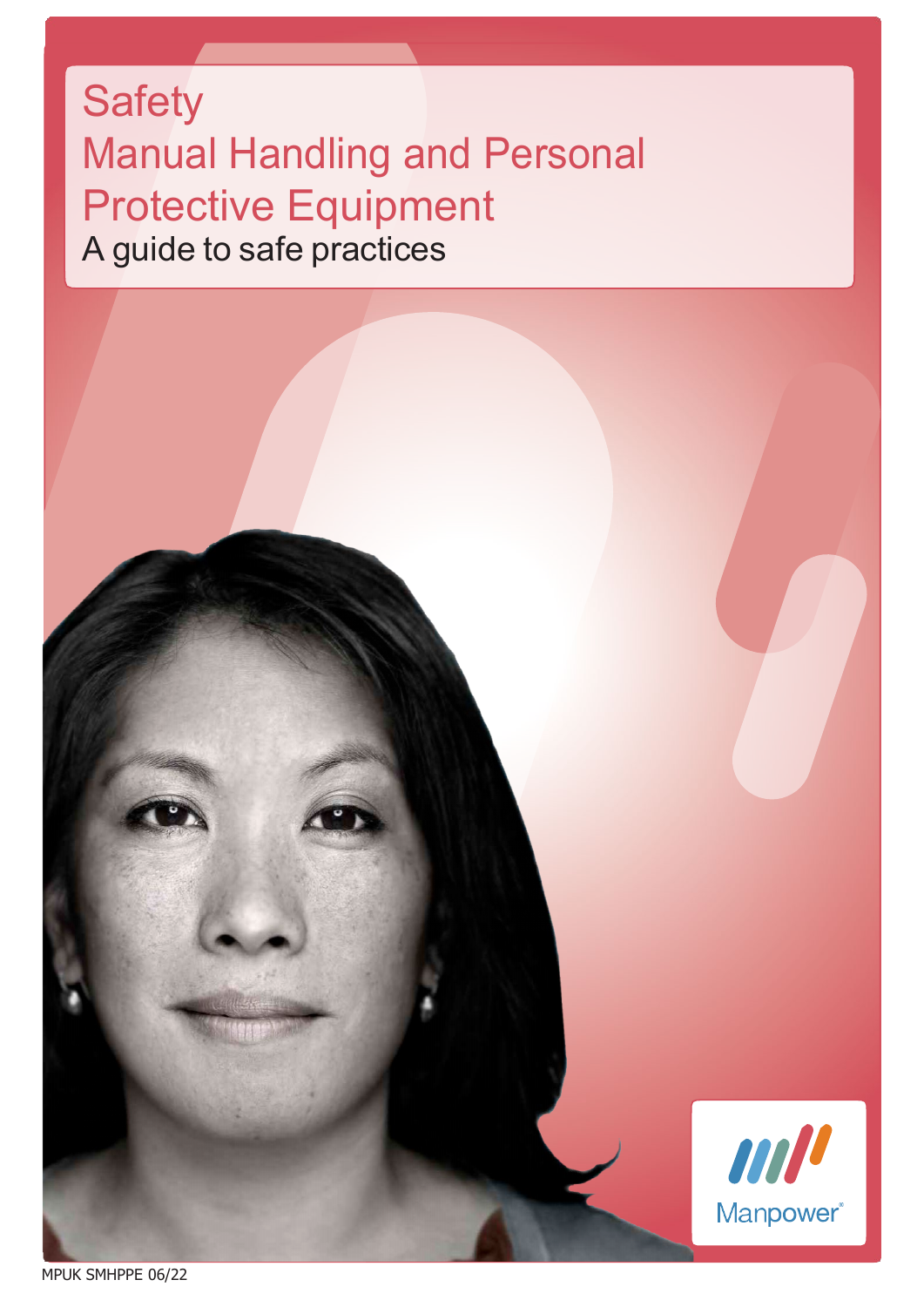#### Think first, lift afterwards

Whenever you're about to move something heavy at work, applying a little thought beforehand can help you avoid unnecessary injury.

Whether you are one of the 10 million people whose job involves regularly lifting and moving things, or you only occasionally need to, these guidelines are for you. To help you approach lifting and carrying safely, we have drawn upon our own experience and from the guidance in the Manual Handling Operations Regulations 1992.

Assess the load. Read any labels or instructions and be sure you understand them. Does a box have contents that may move when you lift? This could change the balance of the load and catch you off guard.

Do not rush to move a load. Plan. Where are you going? A long way, or a short distance? Upstairs? Would two easy journeys be better than a single risky one? Perhaps you need help from another person, equipment, or a trolley?

# Always ask for help if you need it

- Make sure that there is room to put the load down safely without danger to your fingers or toes, and be certain that it is safe where you have put it
- If you are putting the load on a bench or table, set it down on the edge and then push it forward; do not stretch over the table with it
- If you are raising the load above head height, you may need help
- Your arm muscles will be weak in this position and it is also harder to balance.

#### Lifting as a team

Whenever a load is too heavy, awkward or out of reach for one person, two or more people should handle it as a team. Team lifting requires organisation:

- Each person should be approximately the same height and strength
- One person must be responsible for giving signals and instructions so that the team works as a unit
- Start by reminding everyone how important it is to lift and lower together and not to change grip without warning the others
- Then apply all the same basic techniques for individual lifting and carrying.

#### Working with equipment

Some loads should not be moved by hand. Use the appropriate equipment only if you have had the necessary training. Otherwise, obtain the assistance of a trained operator.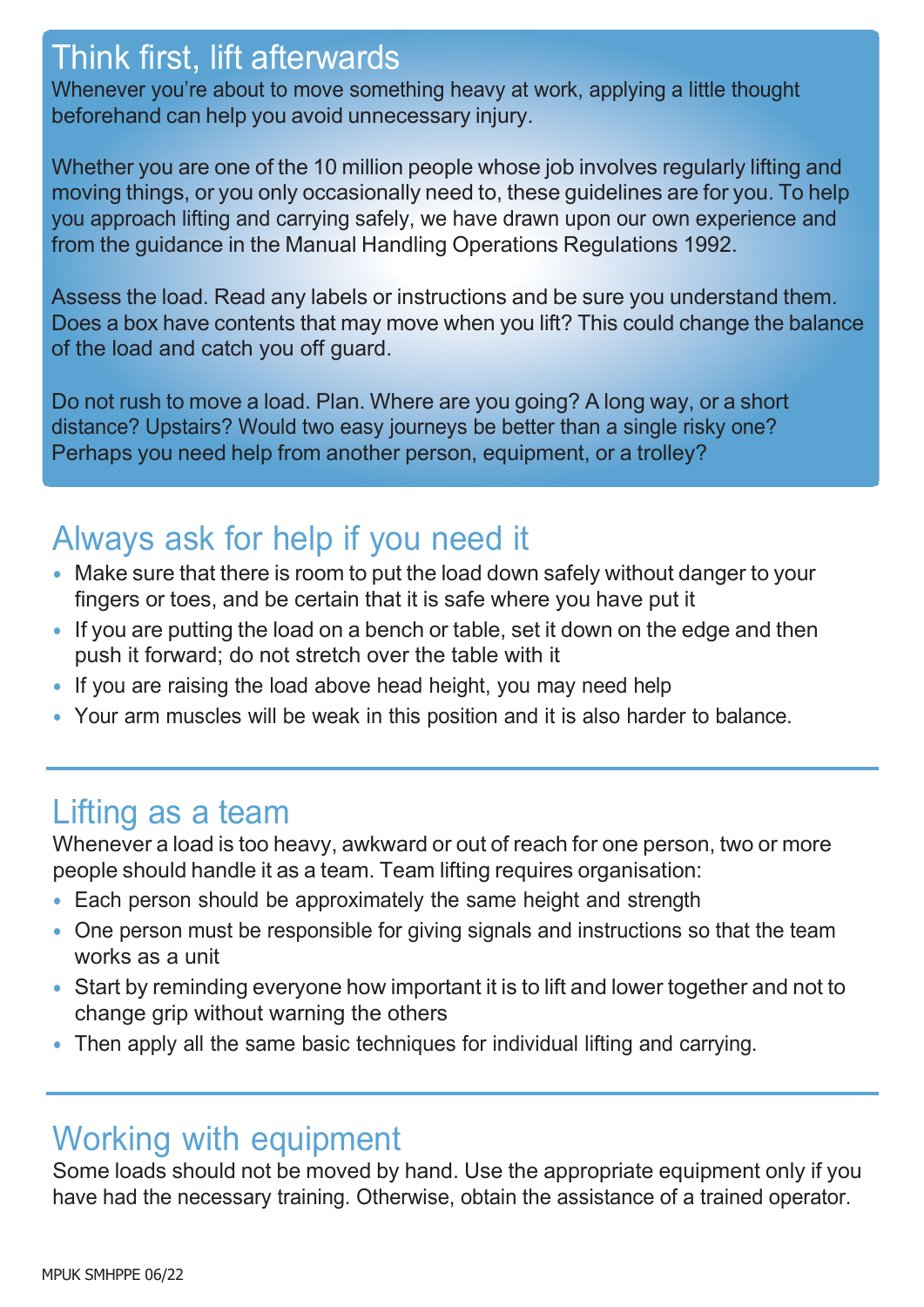# Carrying and handling

- Try not to twist your body, it makes it harder for you to carry and balance
- When you want to change direction, or move the load around, move your feet so that you turn your whole body
- Make sure you can see clearly over the load and do not change your grip unless the weight is supported
- To lower the load follow the same rules for lifting bend your knees, keeping your back straight, chin in, elbows in, heels on the ground, with the load close to your body.

#### The environment

Your health and fitness can affect your ability to lift and carry loads safely. For example, if you have a spine problem, arthritis, lung disease or are pregnant, you need to take extra care. Pregnancies can be at risk from lifting heavy loads or repeated manual work.

If lifting is a major part of your job remember that you might need time to adjust returning to work after a holiday or sickness. It can be a mistake to assume you can pick up where you left off! The same is true if you are starting new work and handling different types of loads in unfamiliar locations. In each case, take care to acquire the confidence to lift and carry without endangering yourself or others. The weight of all loads can be deceptive, and whatever your health or fitness, treat every load with care. Ask for training or instruction whenever you are unsure.

Everyday, someone is injured in the workplace because they do not take precautions when undertaking a physical task.

#### Lifting on your own

- Get a firm grip. Use your whole hand not just your fingers
- Lift steadily, not in a jerky movement
- Straighten knees as you stand, keeping your back straight this helps your leg muscles, which are the strongest, take the bulk of the weight
- Hold the load closely, and tuck your arms and elbows in against your body
- Keep your heels on the ground. Make sure the load is not too heavy or awkward to balance.
- Position yourself to lift the load with your body facing the direction in which you intend to carry it
- If the load is an uneven shape, make sure that the heaviest part is closest to your body, so that if the weight shifts it will move towards you
- Stand close to the load, with one foot in front of it and the other to one side
- Bend your knees, do not stoop
- Keep your back straight, not necessarily upright but straight, while tucking your chin in.